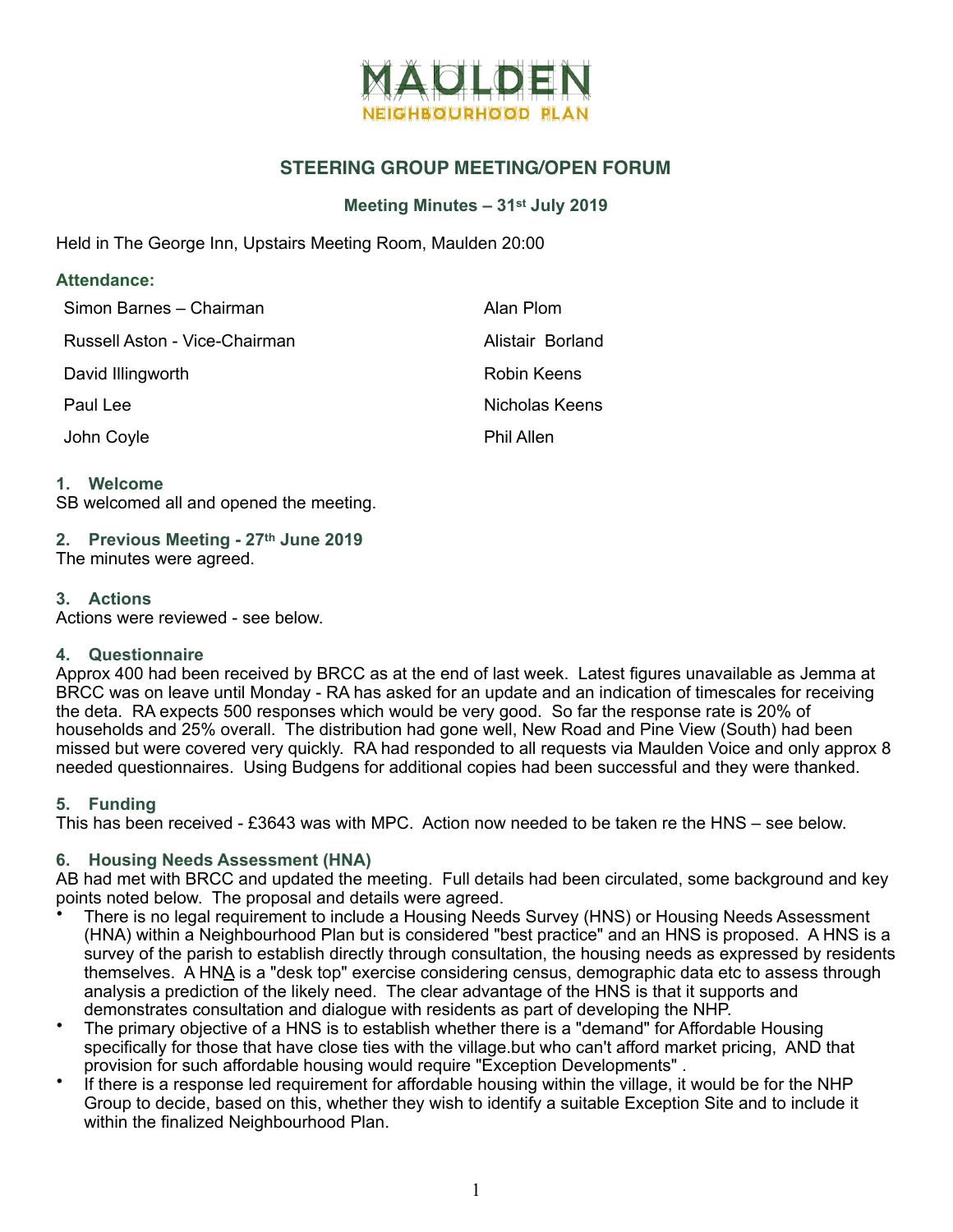- HNS be delivered in the days commencing the 2nd September with a return date of 7th October, which will mean a report with analysed data by about the 3rd week in October. It is not considered "good practice" to run such surveys during August as responses are likely to be reduced.
- BRCC to be given the "go ahead" by August 8th to meet the proposed schedule dates. The letter and return dates are dated in readiness, and resource at both BRCC and the distributor has been reserved.
- We should plan a MV, notice board and other publicity campaign for September to try to increase the response rate.
- The proposed HNS form is split into 2 parts the first to be completed by all and the second by those that feel that they do have a housing need. It is important that "publicity" steps encourage ALL residents to complete as the data returns of residents NOT in need is also very valuable data.
- The physical HNS format would be as per the recent NP questionnaire ie in folded A5 of the 3 response form pages plus the cover letter and with Freepost envelope attached. Additional copies are not necessary.
- The same distributor as used for the recent NHP questionnaire. Using the same distributor has the advantage that they will have learnt from the questionnaire and will now know much more about the layout of the village.
- The BRCC cover letter will be from BRCC to show independence.
- The BRCC quote to print, distribute, analyse and complete a HNS report is for £2585 + VAT. The actual final cost depends on the actual response rate and hence actual Freepost return cost. The BRCC quote assumes a response rate of 30%
- Funding needs to be progressed before starting, it is not possible to do this retrospectively. The grant funding therefore needs to be progressed immediately. SB advised that for the questionnaire, there was a need to obtain multiple quotations so this may be the case again. SB to liaise with SM and AB. **Action**
- The funding doesn't need to have been received as there is an underwriting from MPC to fund any shortfall until funds are received.

## **7. Website**

RA advised RB had updated this and all should be ok.

## **8. NHP Drafting**

- SB had started to take this forward and would continue.
- Environment continued to be taken forward by RB.
- Consultation activity being progressed by AP.
- The aim was for material progress by the next meeting at the end of August.

## **9. GIP**

The Keens family had advised via email and also at the MPC meeting that the references to The Bothy in the document were incorrect. RB has been taking it forward with the support of Sue Raven at Greensands Trust and action had been taken to make corrections. Unfortunately this may not be sufficient and RA would look into it as RB isn't available. RA to progress and liaise with the Keens family. **Action** 

*NB The Keens advise that they want all reference to The Bothy removed.* 

#### **10. Meetings**

Next meeting 28th August. RA to arrange booking.

#### Outstanding Actions

| Date           | Action                                                                                                                                                                                     | Who                      | Update                                                                      |
|----------------|--------------------------------------------------------------------------------------------------------------------------------------------------------------------------------------------|--------------------------|-----------------------------------------------------------------------------|
| 18 & 27<br>Feb | Activity to remind villagers to complete the questionnaire during the one<br>month window. RB had boards. MW offered to produce a parish magazine<br>article. Local groups to be contacted | <b>RB.,</b><br><b>MW</b> | Not yet due<br>June 19 - Due and to<br>be progressed.<br>July 19 - Complete |